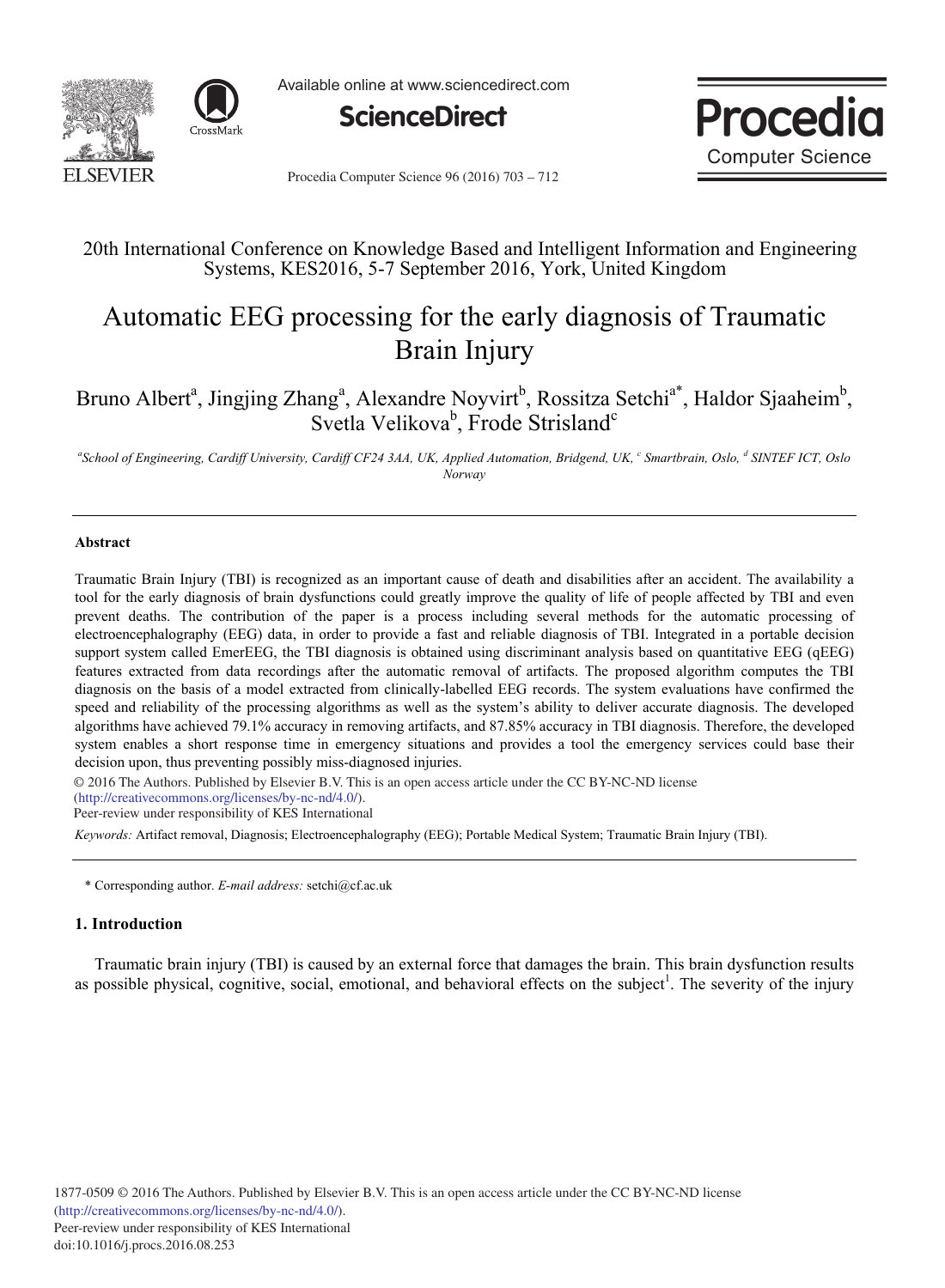ranges from mild to severe as well as the associated impacts on the quality of life of the person with  $TBI^{2,3,4,5}$ . TBI has been recognized as an important cause of death in the US<sup>6</sup> as well as in Europe<sup>7</sup>. Moreover, it leads to a great economic burden<sup>7</sup>.

Irreversible brain damages can result from a trauma that is not properly diagnosed, or too late. Hence there is a need for a reliable tool that can be used by emergency services in order to obtain a quick diagnosis of TBI at the place of injury. However, current methods and devices that provide TBI diagnosis are limited to clinical environments. In particular, contrary to other medical imagery technologies, Electroencephalography (EEG) techniques have the potential for being used in a portable way. In addition, Quantitative Electroencephalography (qEEG) is a sensitive diagnostic method of brain injury after mild head injury. It has shown over 80% accuracy in discriminating between normal and traumatic brain-injured subjects<sup>2,3,4</sup>.

The EmerEEG project addresses this problem by proposing a portable decision support system based on EEG technology for early diagnosis of TBI at the point of need. This system includes a head device for fast and simple acquisition of EEG data during emergencies, as well as necessary devices enabling processing power, interfacing and communication capabilities. This paper focuses on the processing part of the system, which, once integrated to the rest of the system, provides a tool for the automatic diagnosis of TBI and decision support. The idea is to enable anyone from the emergency services with minimal training to assess the severity of a brain injury.

The remainder of the paper is organized as follows. Related processing and diagnostic techniques, are reviewed in section 2. Section 3 outlines the EEG processing method and TBI diagnosis. Section 4 describes the evaluation of the system in terms of the quality of the EEG pre-processing and TBI diagnostics. Finally, section 5 summarizes the paper and highlights future work.

## **2. Literature review**

This section reviews methods for EEG data processing and TBI diagnosis.

The clinical criterion most widely used to classify TBI severity is the Glasgow Coma Scale (GCS), which grades the condition of a patient on a scale from 3 to 15 based on verbal, motor, and eye reactions to stimuli<sup>8,9</sup>. However, the GCS is a qualitative method of assessment, which has its limitations. Advanced neuroimaging techniques like Computed Tomography (CT) and Magnetic Resonance Imaging (MRI) are now widely used in hospitals for the assessment of neurological damage. The size and non-portability of the equipment, in addition to their limitations in diagnosing mild  $TBI^{10,11,12}$ , however, constrain their use in portable systems. By comparison, the EEG technique provides a direct measurement of brain activity without the need for external radiation or injected substances.

Rather than only analyzing raw recordings through visual inspection, the extraction of quantitative EEG data, such as frequency and coherence, has shown its relevance in recent years in supplying relevant and re-producible features for the development of diagnostic tools<sup>13</sup>. The discriminant accuracy of  $qEEG$  is reported as 95.67% in the detection of mild head injury<sup>3</sup> and 75.8% in predicting the outcome one year after the injury<sup>14</sup>. Moreover, qEEG demonstrates 96.39% classification accuracy, 95.45% sensitivity and 97.44% specificity in discriminating between groups with mild and severe  $TBI<sup>4</sup>$ . The EEG discriminant score is also used to measure intermediate severity in moderate TBI patients. Significant correlations between EEG discriminant scores, emergency admission measures, and post-trauma neuropsychological test scores have validated the discriminant function as an index of severity of injury and a classifier of the extremes of severity<sup>4</sup>.

The procedure for computing a TBI diagnosis using EEG data normally involves pre-processing the raw recording to reduce the impact of the low signal-to-noise ratio and to obtain a more accurate representation of the pure brain activity. Artifacts are the most important cause of noise once errors directly due to the instrumentation have been eliminated. Artifacts are electrical signals detected along the scalp that do not arise from the cerebra. Typical artifacts include electrocardiography (ECG) artifacts caused by heart beats<sup>15</sup>, ocular artifacts (EOG) caused by eye blinks or low-frequency patterns caused by eye movements<sup>16,17</sup>, and muscle activity (EMG) caused by movements of the head, body, jaws, or tongue. EOG and EMG activities are unavoidable in EEG recording<sup>16,17,18</sup>. Conventional clinical approaches reduce noise by discarding epochs with artifacts through visual inspection by specialists. This manual process is time-consuming and subject to intra-observation differences, and useful information of the brain activity embedded in the discarded epochs might be lost.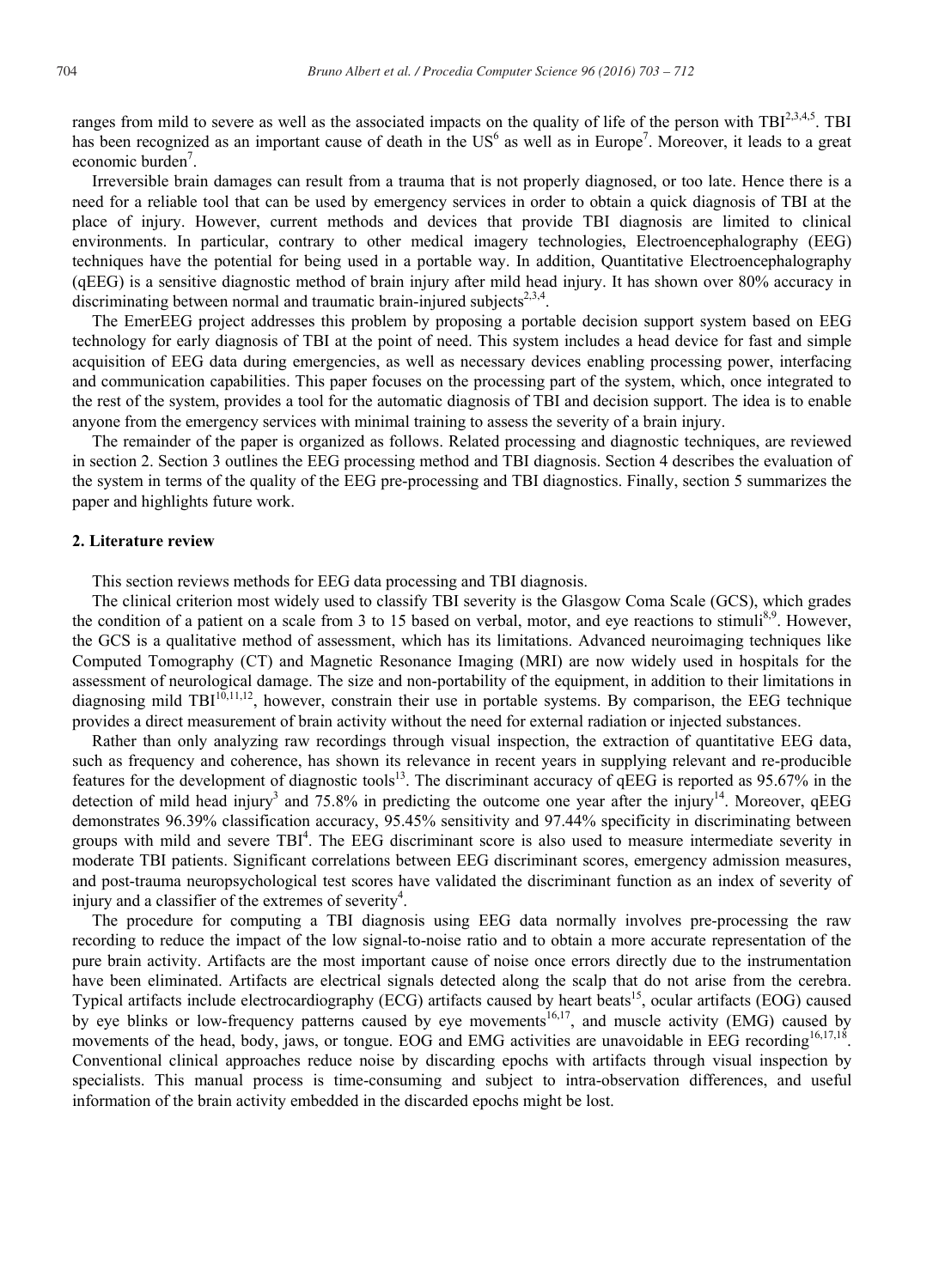An effective and popular alternative is the use of Independent Component Analysis (ICA), which separates the artifacts from the EEG signals without removing epochs<sup>19,20</sup>. However, components corresponding to the artifacts have to be carefully selected for this method to be effective. Therefore, the key to achieving automatic artifact removal is to find a method that automatically selects artifact components from the brain activity after separation with ICA. Spatial, spectral, temporal, and statistical features have been combined to identify artifacts<sup>15,21,22,23,24</sup>. An alternative approach to automatic artifact removal is a novel technique, named Automatic Wavelet Independent Component Analysis (AWICA)<sup>25</sup>. It combines wavelet transform and ICA based on the estimation of kurtosis and Renyi's entropy. This is done in a two-step procedure, instead of applying wavelet analysis after  $ICA^{26}$ . One important advantage of this method is that it suppresses artifact components while reducing the loss of residual informative data, since the components related to relevant EEG activity are mostly preserved<sup>25</sup>.

## **3. EEG processing and TBI diagnosis**

#### *3.1. Offline and online operation*

This section describes the proposed algorithms for automatic detection of traumatic brain injury. The algorithms are based on data signal processing techniques and a classification approach. The aim is to alert the local operator and the remote telemedicine personnel when TBI is detected. The flowchart in Fig. 1 shows the processes for computing the TBI diagnosis online and for training the model offline using pre-recorded data. The two processes share the same pre-processing and qEEG feature extraction steps. The offline process performs these steps for all recordings from the clinical database and constructs a model using machine learning, whereas the online process applies these steps on the continuous recording coming from the portable sub-system and extracts a predicted



diagnosis from the trained model.

Fig. 1. Offline model training and online EEG processing and TBI diagnosis.

The continuous EEG acquisition and online processing starts after the montage of the electrodes on the patient's head is completed and the electrical contact is assured. The raw EEG recording is first pre-processed by filtering high frequency noise and removing artifacts. Next, qEEG features within four frequency bands are calculated from this 'clean' recording. In particular, 16 features that have been proven discriminant in the detection of TBI<sup>3</sup> are used in the diagnosis step. A classification prediction is performed using discriminant analysis and the model extracted from the previously recorded data. Detailed information about data processing and classification methods is given in the following sections for both online and offline operations.

#### *3.2. Continuous EEG acquisition*

Clinical best practice recommends the use of at least 60 seconds of artifact-free  $EEG<sup>27,28</sup>$ . This has been confirmed by a systematic analysis using the EmerEEG system, which has shown that one minute long epochs are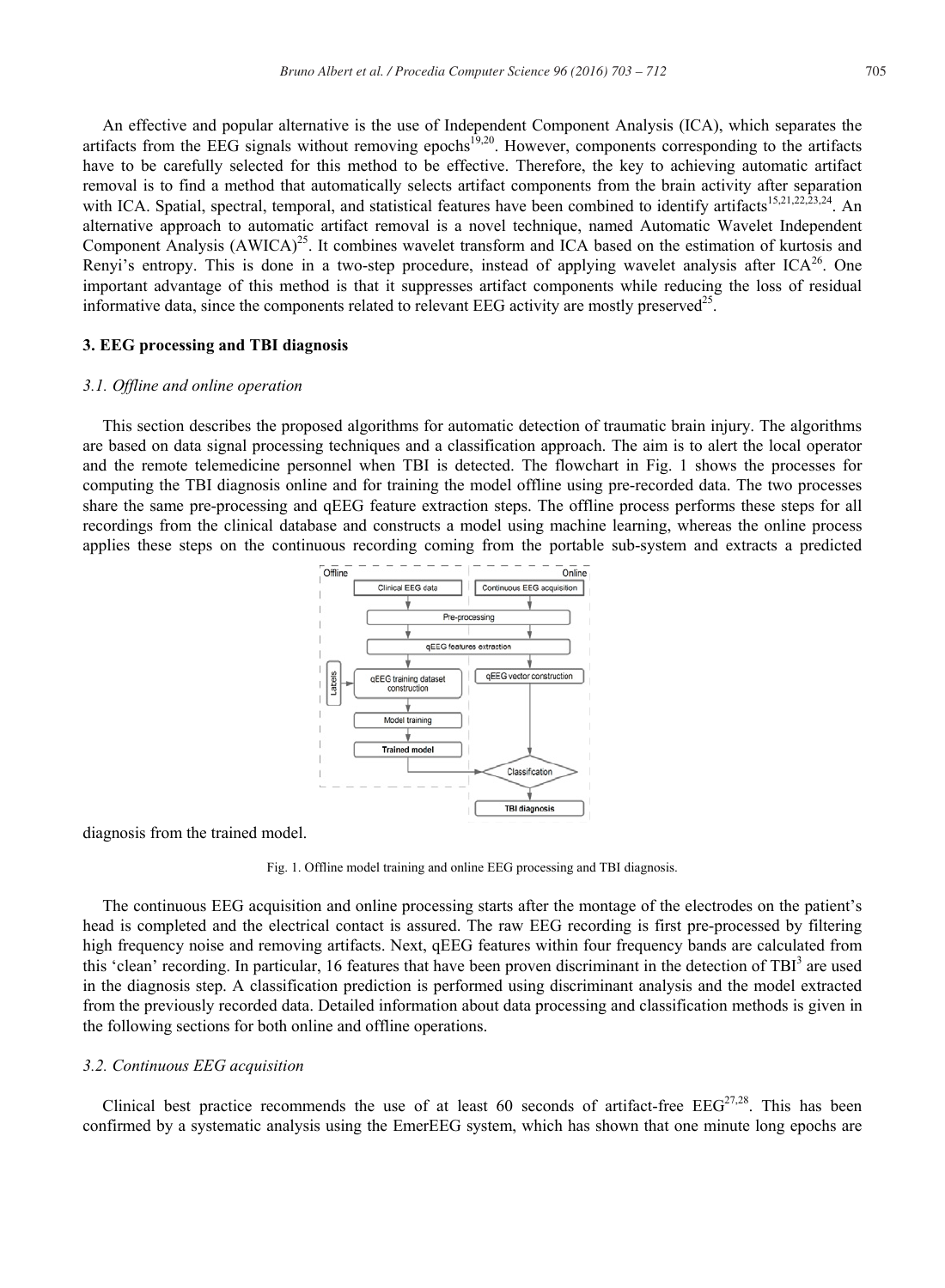sufficient for obtaining reliable diagnosis results. Files containing segments of one minute EEG data are stored according to the European Data Format (EDF) standard<sup>29</sup> and loaded for processing. The diagnosis process starts when the first segment of one minute EEG data is collected. In addition to montage verifications, a fault alert mechanism in the processing algorithm detects faults in signals for each channel to ensure that the diagnosis is based on reliable data. The electrodes are positioned following the 10-20 rule employed in EEG best practice and the montage used here is linked-ear.

Consider, as an example, the piece of raw EEG data shown in Fig. 2. According to the annotations made by a clinical specialist, this one minute segment contains eye blinking and electrode movement artifacts. Eye blinking artifacts mainly appear around 1, 24, 37, 43, and 56 seconds. Electrode movements occur around 2, 12, 40, and 50 seconds. These artifacts have higher amplitude and frequency compared to the brain signals. This points to the need for a pre-processing method. The next section describes the algorithm employed to remove automatically such artifacts. Eye<br>blinks



Fig. 2. Example of a one minute segment of raw EEG data.

#### *3.3. EEG Pre-processing*

In EEG data, the signal-to-noise ratio is usually low and the noise frequency and amplitude are higher than the brain signals. On the other hand, since the analysis of the frequency bands in the range between 0 and 30 Hz can be sufficient for detection of TBI<sup>3,4</sup>, the recording is first filtered by a low pass filter with high limit of 30 Hz.

The next step is the removal of artifacts, including those resulting from eye blinks, eye movements, electrode movements, muscle activity, drowsiness, and head movements. The method adopted for performing the automatic removal of artifact is the Automatic Wavelet Independent Component Analysis  $(AWICA)^{25}$ . The flowchart of the algorithm<sup>21,25</sup> is shown in Fig. 3.

The algorithm consists of five steps:

(1) Wavelet component (WC) extraction. Each channel of the filtered recording is divided into four frequency bands (delta, theta, alpha and beta) using a four-level Discrete Wavelet Transform (DWT). Each band of each channel is represented using a Wavelet Component.

(2) Critical WC selection. WCs corresponding to artifacts are automatically identified through a quantitative measure as critical WCs. The selection is based on kurtosis and Renyi's entropy, which measure randomness and peakyness of the signals. Given a scalar random variable x, kurtosis is expressed as  $k = m_4 - 3m_2^2$ , where  $m_n$  is the nth order central moment of the variable  $m_n = E(x - m_1)^n$  and  $m_1$  is the mean value. The kurtosis values are first normalized to zero mean and unit variance, and those with values larger than the threshold  $\pm 1.5$  (the value is found by trial and errors) are selected as critical WCs. The recommended value of order for Renyi's entropy is 2. WCs with entropy larger than the threshold  $\pm 1.5$  after normalization are also selected as critical WCs. Fig. 4 shows an example of critical WC selection from the recording shown in Fig. 2. A total of 76 WCs are generated from this 19 electrode recording, following four frequency bands (delta, theta, alpha, and beta). With a threshold of  $\pm 1.5$ , the red bars in Fig. 4 indicate the identified critical WCs.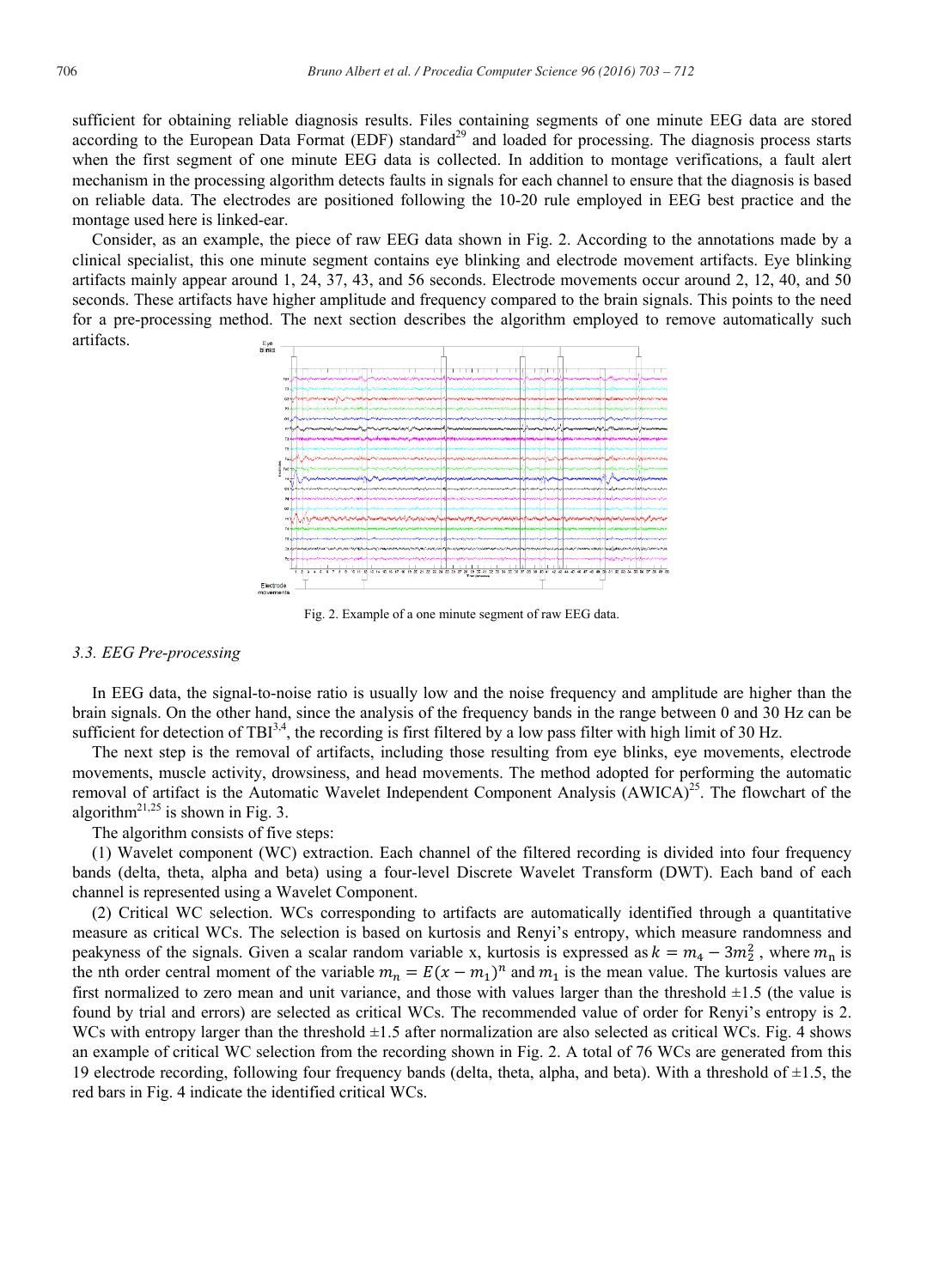(3) Wavelet independent component (WIC) extraction. The selected critical WCs are then passed to ICA to separate the artifactual WICs. This system adopts the FastICA 2.5<sup>30</sup> algorithm for Matlab. Fig. 5 shows an example of WICs obtained after application of ICA on the selected critical WCs. Artifacts with similar pattern as those annotated by the specialist in Fig. 2 can be identified independently.



Fig. 3. AWICA artifacts removing algorithm (adapted<sup>21,25</sup>)

(4) Artifactual WIC selection. This step concentrates on removing one or more WICs remained after using ICA. The selection of these artifactual WICs is also based on kurtosis and entropy. The difference in this step is that the WIC dataset is first divided into 0.5s non-overlapping windows (trials), and then the kurtosis and entropy are calculated based on these trials. WICs with more than 20% of the trial's kurtosis and entropy above the threshold  $\pm 1.5$  are rejected.

(5) Reconstruction. The remaining WICs are then used to project back artifact-free WCs with an inverse ICA and combined with the non-critical WCs. The result is WCs cleaned from artifacts. Performing an inverse DWT enables the reconstruction of an artifact-free EEG recording.

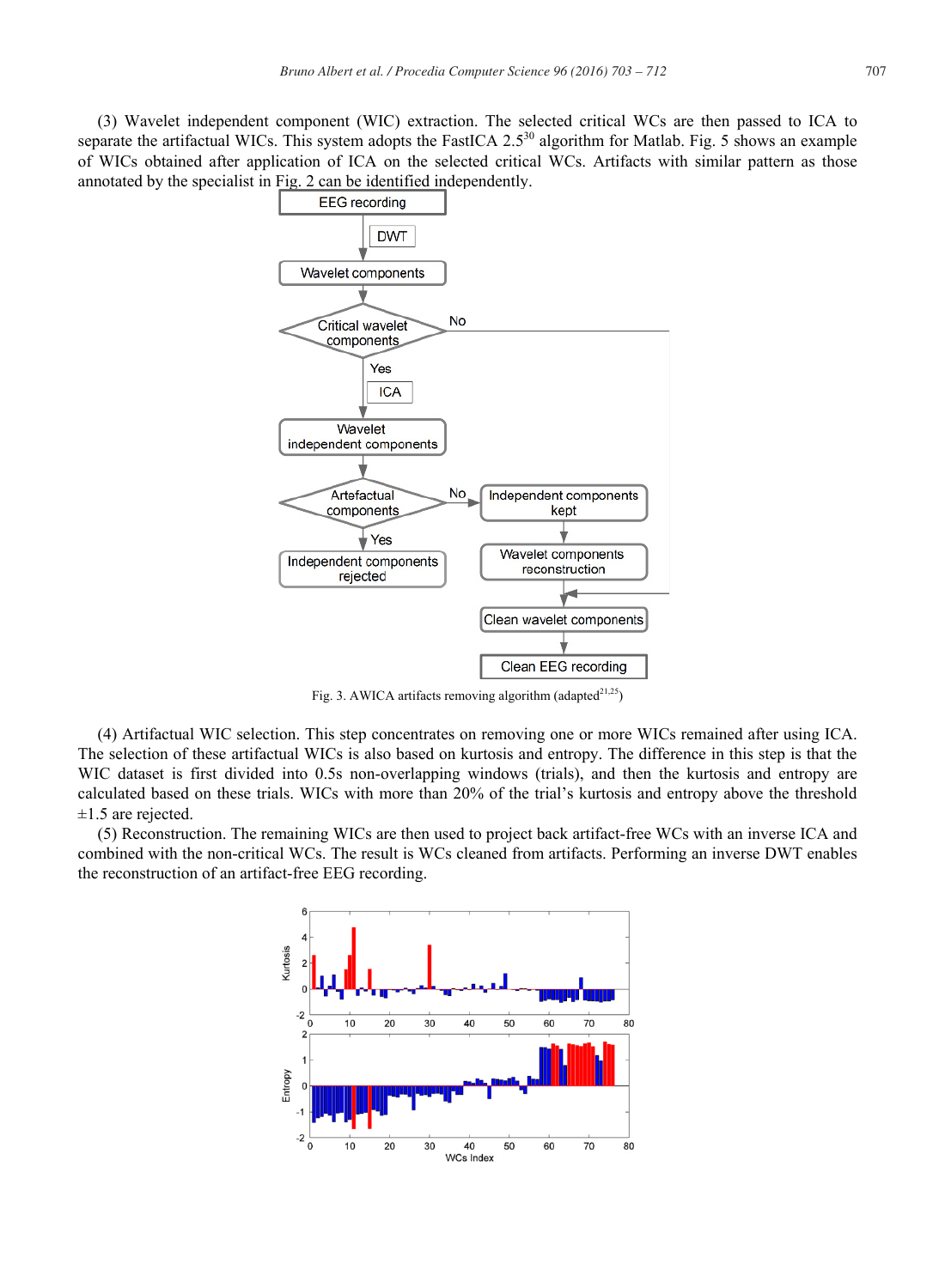



Fig. 5. Example of EEG data after application of ICA.

#### *3.4. qEEG Feature Extraction*

qEEG is a numerical analysis of EEG data using signal analysis techniques such as wavelet analysis and Fourier analysis. The commonly used features are EEG coherence, phase, power, and amplitude. The features are calculated based on artifact-free recordings for eight frequency bands: delta ( $\delta$ , 1 to 4 Hz), theta ( $\theta$ , 4 to 8 Hz), alpha ( $\alpha$ , 8 to 12 Hz), beta ( $\beta$ , 8 to 25 Hz), hi-beta (hi- $\beta$ , 25 to 30 Hz), beta1 ( $\beta$ 1, 12 to 15 Hz), beta2 ( $\beta$ 2, 15 to 18 Hz), and beta3 ( $\beta$ 3,18 to 25 Hz). The Fast Fourier Transform (FFT) converts signal x from the time to the frequency domain:

$$
F(x) = fft(x) \tag{1}
$$

The auto-spectrum AP at frequency f is:

$$
AP(x, f) = a(x, f)^2 + b(x, f)^2,
$$
\nwhere  $a(x, f)$  and  $b(x, f)$  are the cosine and sine coefficients at frequency f for signal x. The amplitude A can then be obtained as the square root of the auto-spectrum:  $A = \sqrt[2]{AP}$ . The amplitude asymmetry  $AA^{31}$  for two signals x and y is calculated as

$$
AA(x, y, f) = \sqrt{cosectrum(f)^2 + quadspectrum(f)^2},
$$
\nwhere  $cosectrum = a(x, f)a(y, f) + b(x, f)b(y, f)$ , and  $quadspectrum(f) = a(x, f)b(y, f) - b(x, f)a(y, f)$ .

Next, the coherence CO is computed for pair-wise combination of electrodes x and y,

$$
CO(x, y, f) = \frac{CS(x, y, f)^2}{AP(x, f)AP(y, f)} = \frac{cospectrum(f)^2 + quadspectrum(f)^2}{AP(x, f)AP(y, f)},
$$
\n(4)

The phase difference PH is then computed:

$$
PH = Arctan \frac{quadspectrum(f)}{cospectrum(f)}.
$$
\n<sup>(5)</sup>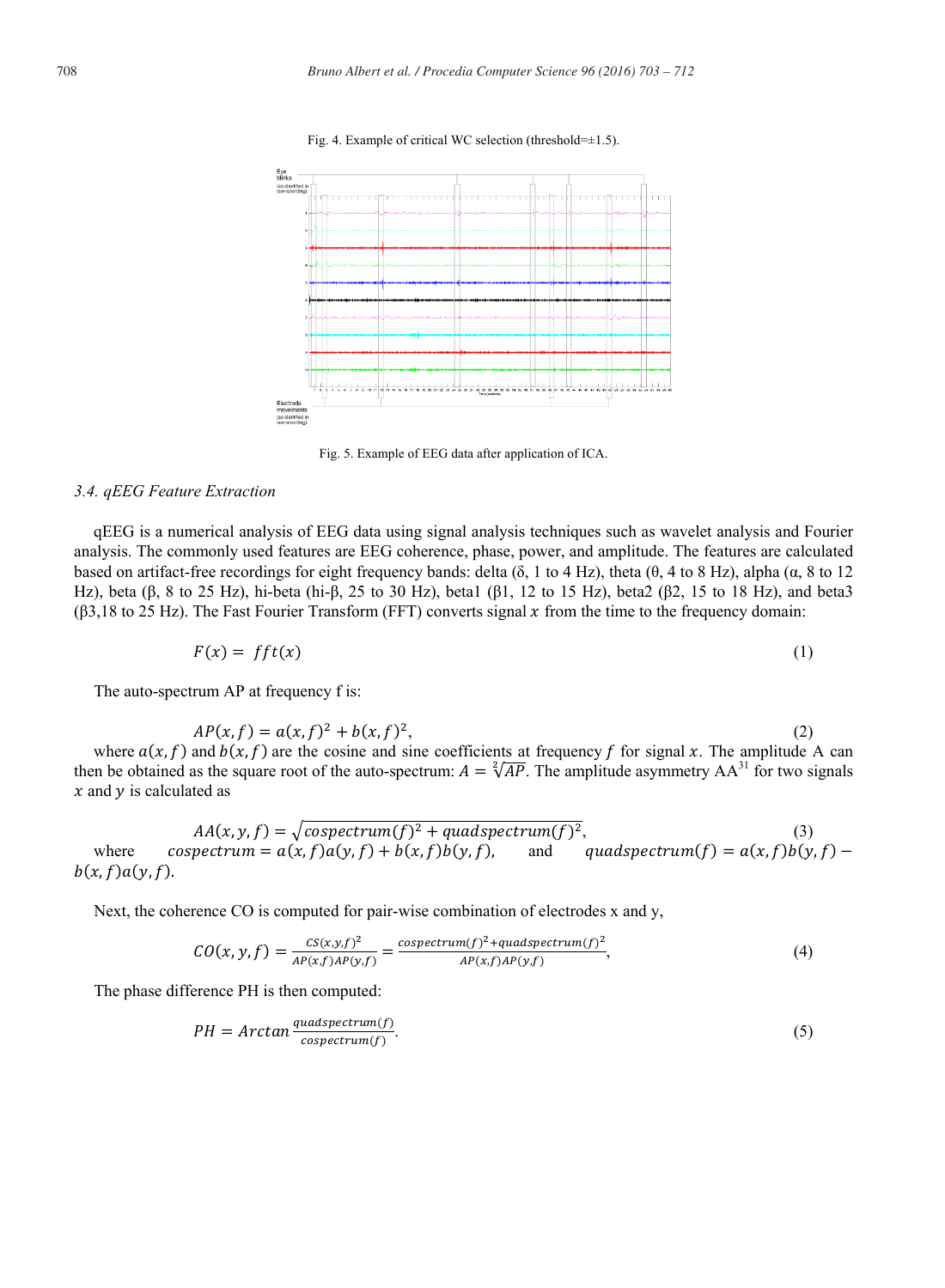These calculations allow the 16 features identified by Thatcher<sup>4</sup> as discriminant in TBI diagnosis to be employed in the algorithm. The labels used in the features follow the 10-20 coding system used in EEG research and practice that indicate the position of the electrodes on the sculp. The letters F, T, C, P and O stand for frontal, temporal, central, parietal, and occipital lobes, respectively. Even numbers refer to electrode positions on the right hemisphere, whereas odd numbers denote those located on the left hemisphere. The number zero represents an electrode placed on the midline. The features employed in the research are the those selected by Thatcher<sup>3</sup>.

## *3.5. Dataset Construction and Model Training*

When new field data is recorded, the TBI diagnosis is obtained by performing a classification prediction based on a comparison of the extracted vector of qEEG features defined above with the trained model. The discriminant analysis uses two classes: TBI and normal. The model is trained with the same qEEG features, extracted from EEG data previously recorded in a clinical setting. The dataset is composed of EEG data recorded from 21 electrodes (2 electrodes used as references) at a sample rate of 256 Hz using a BrainMaster device<sup>32</sup>. Recordings include data with patients' eyes open and closed. The recordings are annotated by specialists with labels corresponding to the International Statistical Classification of Diseases (ICD-10) system<sup>33</sup>, thereby providing a ground truth for the classification.

The recordings used for training the model in this study have labels F07.2 and Avrg. The label F07.2 corresponds to a post-concussional syndrome, i.e., patients diagnosed with TBI. The label Avrg stands for average healthy subjects. In total, 288 recordings from 14 patients (8 female and 6 male) have been used, including 251 recordings labelled as F07.2 and 37 regarded as Avrg. After pre-processing and extraction of the discriminant features, the training dataset was constructed as an Nx16 matrix with N being the total number of clinical samples. A model with good generalization performance was obtained by splitting this dataset into a training dataset for model training and a validation dataset for evaluating the model.

As mentioned, the proposed method builds the model by performing a discriminant analysis. The relation between the selected qEEG features and the classes is assumed to follow a multivariate normal distribution. The mean of each feature is calculated for each class. The covariance is also calculated, after first subtracting the mean. Considering a linear discriminant analysis, the model has the same covariance for each class, only the means vary. No prior probabilities or costs are used to compute the model, as the labels define the class to which each sample belongs. The trained model is then used to predict the classification of newly acquired data. The principle is to find the class with the highest probability that the new sample belongs to. The obtained classification is then returned for each segment considering an online situation. This classification of multiple segments allows better precision to be achieved in the diagnosis.

### **4. Evaluation**

This section evaluates the developed system in terms of its EEG processing and TBI diagnosis.

The proposed algorithm for TBI diagnosis has two main functions: pre-processing of EEG data, including an automatic artifact removal, and the diagnosis of TBI itself, based on discriminant qEEG features and the comparison with a model trained on previously collected and annotated data. The performance of the artifact-removing algorithm has a great impact on the final diagnosis due to the high signal-to-noise ratio. Thus, in this evaluation, the performance of the pre-processing algorithm is presented first, followed by the performance of the classification algorithm for TBI diagnosis.

#### *4.1. Evaluation of the pre-processing method*

For the purpose of evaluating the performance of the pre-processing algorithm in removing different types of artifacts, 20 randomly selected recordings were first visually inspected by a highly qualified specialist, who annotated each artifact with its type. In total, 225 artifacts of 6 different types were found by the specialist (Table I); these include eye blinking (138 instances), eye movement (48), electrode movement (14), muscle activity (3),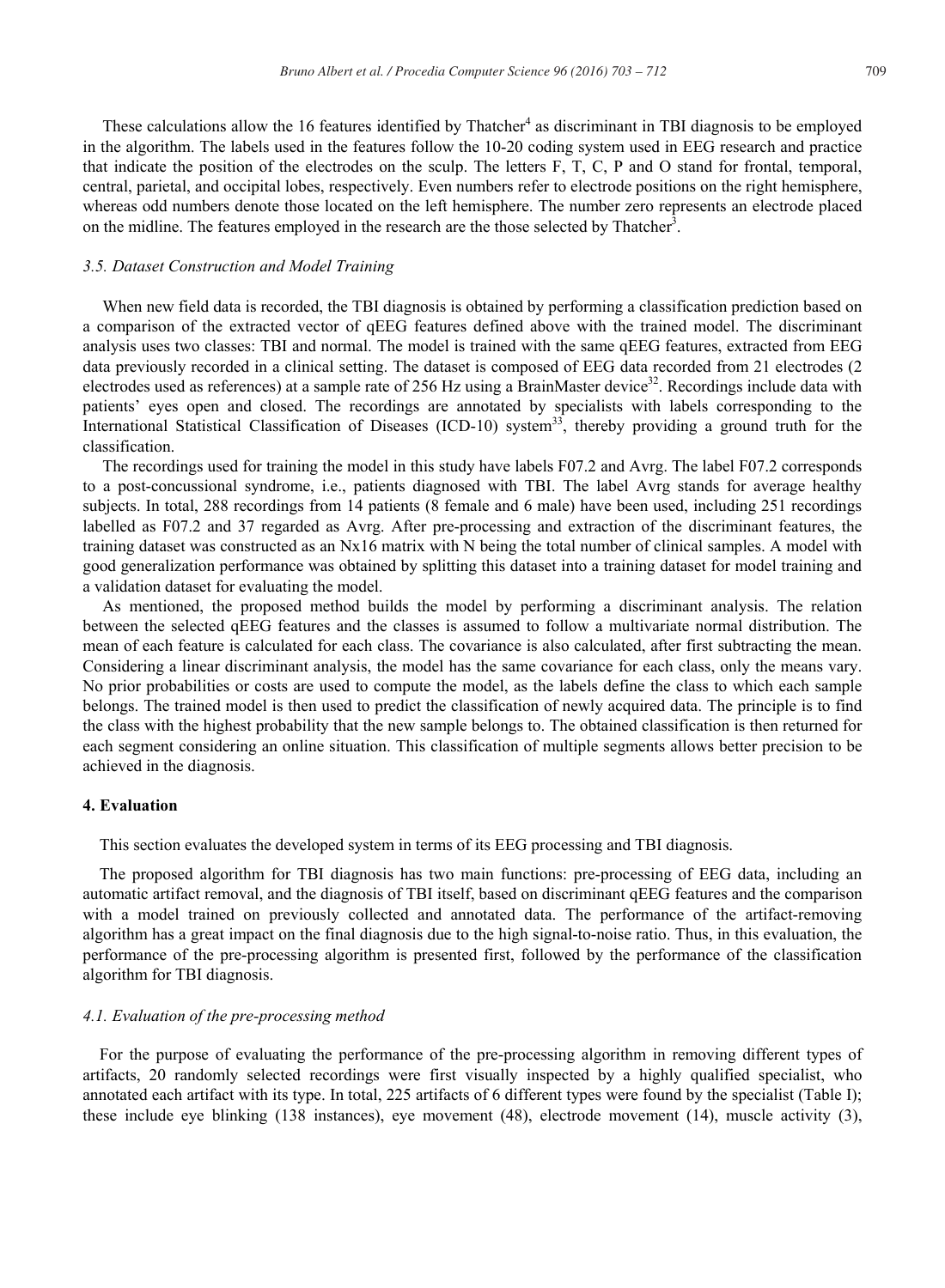drowsiness (3), and head movement (19). The dataset is representative as the total number of annotated eye blinks in these recordings is more than half of all marked artifacts, while the number of muscle activities and drowsiness periods is very low as these are easier to control and eliminate during the recordings.

Table 1. Artifact Annotation by a specialist and percentage of removal by the pre-processing algorithm

| Type of artifact                                                                  | Eve Blinking                                                                                                    | Eve Movement | Electrode Movement                              | Muscle Activity               | Drowsiness                                                                                                      | <b>Head Movement</b>     | Total                             |
|-----------------------------------------------------------------------------------|-----------------------------------------------------------------------------------------------------------------|--------------|-------------------------------------------------|-------------------------------|-----------------------------------------------------------------------------------------------------------------|--------------------------|-----------------------------------|
| Total                                                                             | 138                                                                                                             |              |                                                 |                               |                                                                                                                 |                          | 225<br>ن کے ک                     |
| Removal %                                                                         | 84.8%                                                                                                           | 83.3%        | 85.7%                                           | 0%                            | 66.7%                                                                                                           | 36.8%                    | 79.1%                             |
| the control of the control of the control of<br>the control of the control of the | the contract of the contract of the contract of the contract of the contract of the contract of the contract of |              | the contract of the contract of the contract of | the control of the control of | the contract of the contract of the contract of the contract of the contract of the contract of the contract of | <b>Contract Contract</b> | the control of the control of the |

The artifact-removal algorithm was applied to the same 20 recordings. Table I shows the results. The results show that 79.1% of the annotated artifacts have been successfully removed. Most of the eye blinks (84.8%), eye movements (83.3%), and electrode movements (85.7%) have been eliminated. These three groups represent the majority of artifacts in the dataset (88.88%). The percentage of successful removal of artifacts related to drowsiness and head movement is lower, at 66.7% and 36.8%, respectively. The algorithm has failed to remove any artifacts related to muscle activity; experiments with more data is needed to improve this parameter.

Fig. 6 shows signals obtained after pre-processing the raw segments shown in Fig. 2. The comparison between Fig. 6A, B and C shows that the success rate in removing artifacts depends on the threshold value. Small threshold values may result in rejection of some elements of the brain signals (see Fig. 6A, threshold ±1) while high threshold values may result in low success rate in artifact removal (Fig. 6C, threshold  $\pm 2$ ). Fig. 6B is obtained with the optimal threshold of  $\pm 1.5$ .



Fig. 6. Artifact-free epochs: A, threshold =  $\pm 1$ ; B, threshold= $\pm 1.5$ ; C, threshold =  $\pm 2$ 

#### **5. Conclusion**

This paper proposes a method for an automatic early diagnosis of TBI in emergency situations. The system is based on state-of-the-art standards and advanced technologies for processing and intelligent diagnosis. The system has been specifically developed in response to real needs: fast and reliable assessment of possible brain injury where the accident occurred.

The development of the automatic TBI diagnosis algorithm is based on advanced EEG signal processing and machine learning techniques. The pre-processing step of the algorithm enables the automatic removal of artifacts and noise, avoiding the need for a time-consuming manual inspection and removal of data segments. The diagnosis is computed using supervised machine learning based on clinical data. The system operator is then provided with an assessment of the possible patient's traumatic brain injury.

The evaluation of the proposed algorithms has shown it to be fast and reliable, with a good generalization performance of the model. The result of the automatic diagnosis, coupled with a decision support within the EmerEEG system, provides the operator with an effective basis for the early application of an adapted treatment in an emergency situation.

Currently, the data stream from the head device is simulated with previously recorded data. The actual testing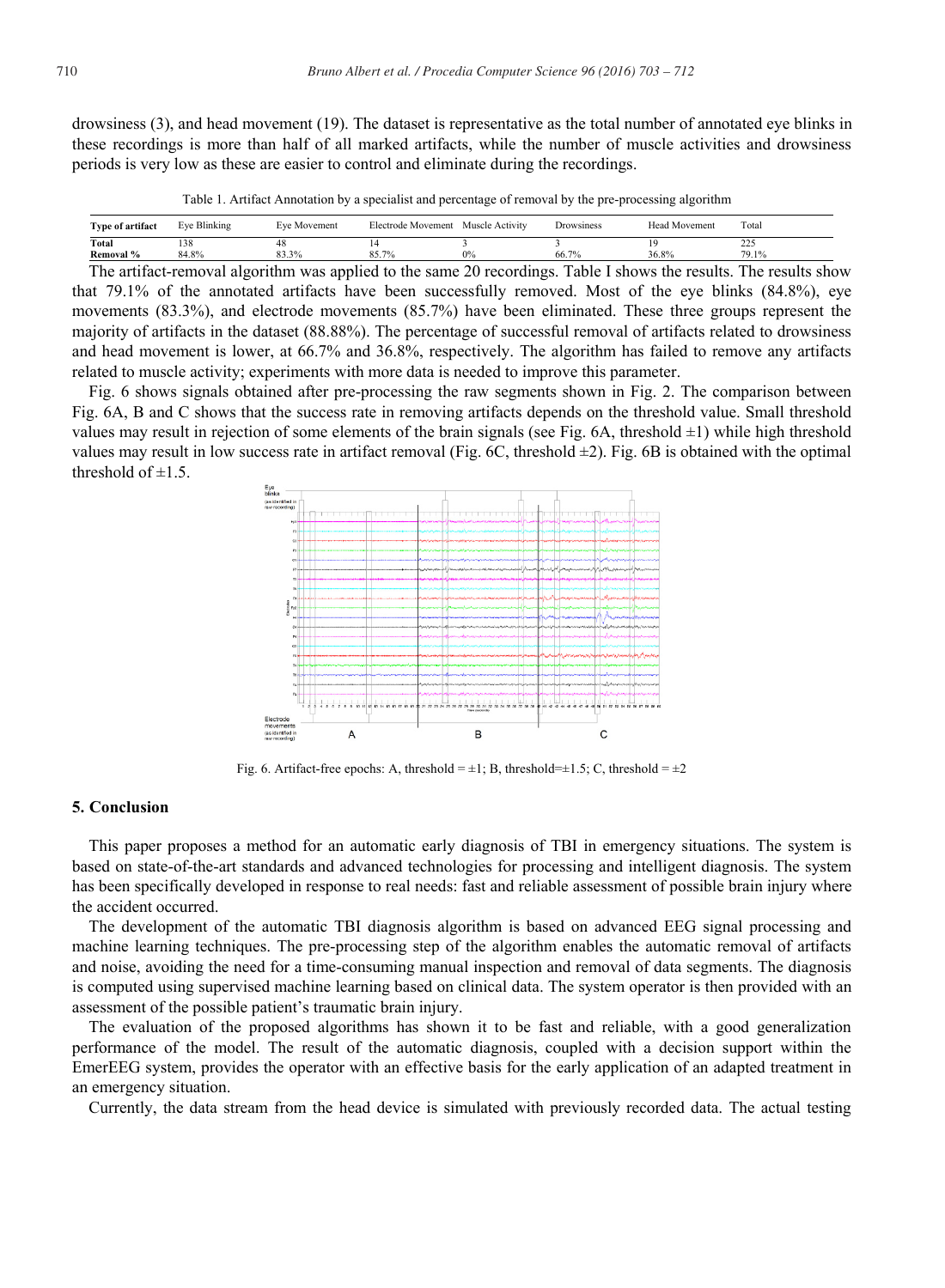with humans is beyond the scope of this project. Future work includes integration of the head device with the portable system and clinical evaluations once medical approval is obtained.

#### **Acknowledgement**

The authors thank the European Commission for funding this research (Grant 605103, FP7-SME-2013). They also thank their partners Maytec, neuroConn, and University Hospital Gottingen from Germany, Primasil, UK and Tallinn University, Estonia.

## **References**

1. Saatman K. E., Duhaime A., Bullock R., Maas A. I., Valadka A., Manley G., Classification of traumatic brain injury for targeted therapies, *Neurotraum*, vol. 25, no. 7, pp. 719-738, Nov. 2010.

2. Rimel R. W., Giordani B., Barth J. T., Boll T. J., Jane J. A., Disability caused by minor head injury, *Neurosurgery*, vol. 9, no. 3, pp. 221-228, Sep. 1981.

3. Thatcher R. W., Walker R. A., Gerson I., Geisler F. H., EEG discriminant analyses of mild head trauma, *Electroenc. Clin. Neuro*., vol. 73, no. 2, pp. 94-106, Aug. 1989.

4. Thatcher R. W., North D. M., Curtin R. T., Walker R. A., Biver C. J., Gomez J. F., Salazar A. M., An EEG severity index of traumatic brain injury, *J. Neuropsych. Clin. N*., vol. 13, no. 1, pp. 77-87, Feb. 2001.

5. Injury prevention and control: Traumatic brain injury - TBI data & statistics, Centers for Disease Control and Prevention, Available: http://www.cdc.gov/traumaticbraininjury/data/index.html. [Accessed 21 July 2015].

6. Tagliaferri F., Compagnone C., Korsic M., Servadei F., Kraus J., A systematic review of brain injury epidemiology in Europe, *Acta Neurochir*., vol. 148, no. 3, pp. 255-268, Mar. 2006.

7. Gustavsson A., Svensson M., Jacobi F., Allgulander C., Alonso J., Beghi E., Dodel R., Ekman M., Faravelli C., Fratiglioni L., Gannon B., Jones D. H., Jennum P., Jordanova A., Cost of disorders of the brain in Europe 2010, *Eur. Neuropsychopharmacol*., vol. 21, no. 10, pp. 718-779, Oct. 2011.

8. Jennett G. T. B., Assessment of coma and impaired consciousness: a practical scale, *Lancet*, vol. 304, no. 7872, pp. 81-84, Jul. 1974.

9. Pal J., Brown R., Fleiszer D., The value of the Glasgow Coma Scale and Injury Severity Score: predicting outcome in multiple trauma patients with head injury, *J. Trauma*., vol. 29, no. 6, pp. 746-748, Jun. 1989.

10. Bigler E. D., Maxwell W. L., Neuroimaging and neuropathology of TBI, *NeuroRehabilitation*, vol. 28, no. 2, pp. 63-74, 2011.

11. Bardin J. C., Fins J. J., Katz D. I., Hersh J., Heier L. A., Tabelow K., Dyke J. P., Ballon D. J., Schiff N. D., Voss H. U., Dissociations between behavioural and functional magnetic resonance imaging-based evaluations of cognitive function after brain injury, *Brain*, vol. 134, no. 3, pp. 769- 782, Feb. 2011.

12. Lee B., Newberg A., Neuroimaging in traumatic brain imaging, *NeuroRx*, vol. 2, no. 2, pp. 372-383, Apr. 2005.

13. Thatcher R. W., Electroencephalography and mild traumatic brain injury, in *Foundations of Sport-Related Brain Injuries*, Springer, 2006, pp. 241-265.

14. Thatcher R. W., Cantor D. S., McAlaster R., Geisler F., Krause P., Comprehensive Predictions of Outcome in Closed Head-Injured Patients,. *Ann. NY Acad. of Sci*., vol. 620, no. 1, pp. 82-101, Apr. 1991.

15. Winkler I., Haufe S., Tangermann M., Automatic classification of artifactual ICA-components for artifact removal in EEG signals, *Behavi. Brain Func*., vol. 7, no. 1, p. 30, Aug. 2011.

16. Anderer P., Roberts S., Schlogl A., Gruber G., Klosch G., Herrmann W., Rappelsberger P., Filz O., Barbanoj M. J., Dorffner G., Saletu B., Artifact processing in computerized analysis of sleep EEG - a review, *Neuropsychobiology*, vol. 40, no. 3, pp. 150-157, Sep. 1999.

17. Fatourechi M., Bashashati A., Ward R. K., Birch G. E., EMG and EOG artefacts in brain computer interface systems: A survey, *Clin. Neurophysiol*., vol. 118, no. 3, pp. 480-494, Mar. 2007.

18. McFarland D. J., McCane L. M., David S. V., Wolpaw J. R., Spatial filter selection for EEG-based communication, *Electroen. Clin. Neuro*., vol. 103, no. 3, pp. 386-394, Sep. 1997.

19. Hyvarinen A., Oja E., Independent component analysis: algorithms and applications, *Neural networks*, vol. 13, no. 4, pp. 411-430, Jun. 2000.

20. Jung T.-P., Makeig S., Humphries C., Lee T.-W., Mckeown M. J., Iragui V., Sejnowski T. J., Removing electroencephalographic artifacts by blind source separation, *Psychophysiology*, vol. 37, no. 2, pp. 163-178, Mar. 2000.

21. Viola F. C., Thorne J., Edmonds B., Schneider T. E. T., Debener S., Semi-automatic identification of independent components representing EEG artifact, *Clin. Neurophysiol*., vol. 120, no. 5, pp. 868-877, May 2009.

22. Mognon A., Jovicich J., Bruzzone L., Buiatti M., ADJUST: An automatic EEG artifact detector based on the joint use of spatial and temporal features, *Psychophysiology*, vol. 48, no. 2, pp. 229-240, Feb. 2011.

23. LeVan P., Urrestarazu E., Gotman J., A system for automatic artifact removal in ictal scalp EEG based on independent component analysis and Bayesian classification, *Clin. Neurophysiol*., vol. 117, no. 4, pp. 912-927, Apr. 2006.

24. Halder S., Bensch M., Mellinger J., Bogdan M., Kubler A., Birbaumer N., Rosenstiel W., Online artifact removal for brain-computer interfaces using support vector machines and blind source separation, *Comput. Intell. Neurosci*., Apr. 2007.

25. Mammone N., La Foresta F., Morabito F. C., Automatic artifact rejection from multichannel scalp EEG by wavelet ICA, *IEEE Sensors Journal*, vol. 12, no. 3, pp. 533-542, Feb. 2012.

26. Castellanos N. P., Makarov V. A., Recovering EEG brain signals: artifact suppression with wavelet enhanced independent component analysis, *J. Neurosci. Meth*., vol. 158, no. 2, pp. 300-312, Dec. 2006.

27. Duffy F. H., Hughes J. R., Miranda F., Bernad P., Cook P., Status of quantitative EEG (QEEG) in clinical practice, *Clin. EEG Neurosci*., vol. 25, no. 4, pp. 6-22, Oct. 1994.